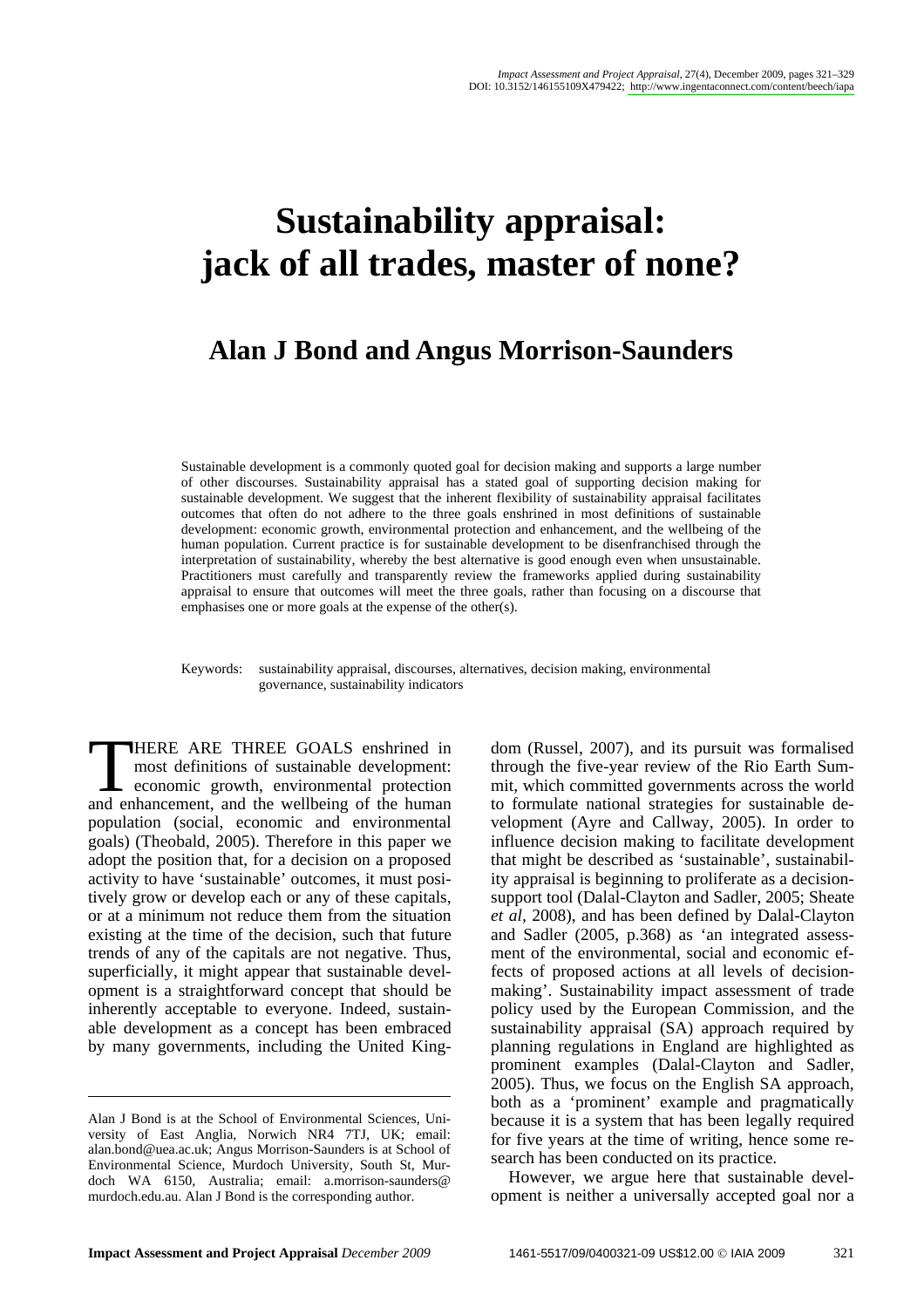# **Sustainability appraisal has been** defined as an integrated assessment of the environmental, social and economic effects of proposed actions at all levels of decision-making

concept which has a common meaning for different stakeholders. We argue that the approach taken towards SA, a decision-support tool that aims at informing more sustainable decisions through the derivation of an evaluation framework based on indicators, is so flexible given the broad scope of the sustainable development concept, that both its framing and its use can be manipulated by actors favouring other discourses (which may or may not relate to sustainable development). In particular, we examine whether it is possible to manipulate sustainability indicators to achieve appraisal outcomes that match the dominant discourse, rather than facilitating an objective consideration of sustainability outcomes.

In the next section, we explain the approach taken in this research. In particular, we set out a conceptual map of some of the discourses that are relevant to an analysis of the practice of SA, and also explain our conceptualisation of the problem. Following this, we explain the background to the English SA process and briefly explain what it requires. We then examine how SA can be framed to favour particular discourses in order to argue that the decision-support tool can itself be manipulated with consequences for the outcomes resulting from the decision process. Then we indicate how the interpretation of the results from the SA can also be manipulated to favour particular discourses. Finally, we conclude on what this means for impact assessment practitioners in the context of the rapidly developing field of SA.

#### **Methodology**

SA has its basis in environmental impact assessment (EIA), which has rationalist roots, whereby the presentation of better information will, by definition, lead to better decisions. In turn, it is assumed that the outcome of better decisions will be appropriate environmental protection or enhancement when approved development takes place relative to the alternatives that were considered and rejected or modified during the EIA process. This view was predicated on the rational behaviour of stakeholders and, in particular, decision makers. However, increasingly authors argue that decision making is not rational, and that EIA has considerably more roles than simply information provision (see, for example, Lawrence, 2000; Leknes, 2001; Bond, 2003; Bekker et al, 2004; Owens et al, 2004; Morrison-Saunders and Bailey, 2009).

Bartlett and Kurian (1999) detail six separate models explaining the role of EIA in decision making, in which the information processing (rational) model is one end of the spectrum of influence; other models include the symbolic politics model, the political economy model, the organisational politics model, the pluralist politics model and the institutionalist model. Research to date has focused on the information processing model, perhaps because it is relatively easy to measure influence, but the evidence suggests that the influence of EIA on decision making using this model is very limited (see, for example. Wood and Jones, 1997).

In common with EIA, SA can be assessed based on a number of theoretical frames, and its effectiveness gauged accordingly. However, appropriate theoretical framings rely on a common understanding of the purpose of, and approaches to, SA, wherein lies the problem! In common with Svarstad et al. (2008), in this paper we adopt a social constructivist perspective which acknowledges different social realities: 'constructivist research focuses on the communicative processes through which social reality is created, reproduced and transformed' (Svarstad et al, 2008, p.118). As such, in order to meet its dual role, the expectation for SA would be that it could operate as the vehicle for social discourse that can define sustainability in its context. That is to say, we regard SA as having purposes and approaches which are not agreed, and that different discourses exist.

Svarstad *et al.* (2008) discuss the importance of social constructivism in relation to analysing environmental indicators (which are a key methodological underpinning of SA). In their arguments they build on Kuhn's (1970) seminal work (although this is subject to frequent questioning and reinterpretation; see Sankey, 2000) and refer to both epistemological relativism and ontological relativism. They adopt the position of accepting epistemological relativism, which implies that nature is seen as a material reality (so we can measure pollution in a river, for example), whereas they reject ontological relativism, which argues that reality itself is determined by the observer (i.e. different observers might dispute the existence of the river). However, we would argue that when we move from the environmental domain to the sustainability domain, ontological relativism should be an accepted position; the existence of different discourses on sustainable development provides evidence for this and, we argue, is a critical issue when it comes to SA practice.

We define a discourse after Hajer (1993, p.45) 'Discourse is here defined as an ensemble of ideas, concepts, and categories through which meaning is given to phenomena'. We conceptualise a hierarchy of discourse which is relevant to the outcomes of a sustainability appraisal (Figure 1). This identifies two levels of discourse that can influence SA. At the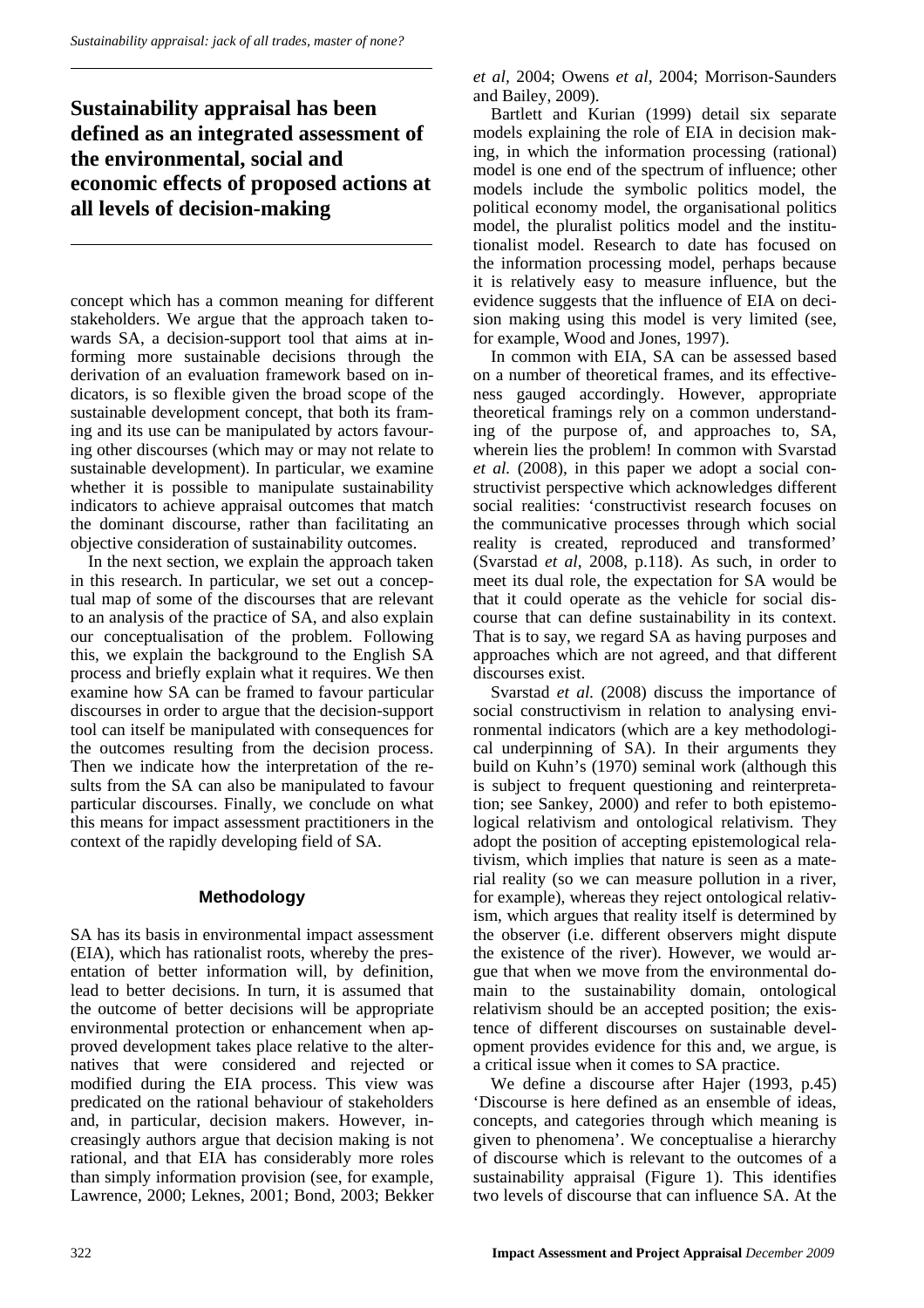

#### Figure 1. Discourse map

top level is consideration of environmental governance, for which a variety of discourses have been identified. We have indicated four potential discourses by illustrating the pluralism that exists at this level, though the discourses that are identifiable are likely to be context dependent. For example, in the context of biodiversity, Svarstad et al. (2008) identify four discourses, one of which, 'promethean', adopts a stance that the environment provides raw materials to facilitate human development, and that any consequent problems can be solved through human ingenuity. Another discourse is 'traditionalist', which focuses on stakeholders and believes that local actors are best placed to manage biodiversity, and will do so in a manner that facilitates coexistence with the environment in the long term. In the context of forest management, Clarke (2002) identifies a specific sustainable development discourse which presumes that development and conservation are compatible goals, and people who hold this view have been termed 'new conservationists' (Clarke, 2002). Clarke also raises the importance of ethics in a particular discourse which she terms the 'new steward'. We have taken the ethical theme as a separate environmental governance discourse (i.e. 'ethical management' in Figure 1) which reflects a belief that people should have an ethical relationship with the environment, and that ethical behaviour will facilitate appropriate environmental governance.

In conceiving Figure 1, we have drawn on findings from a limited amount of research. However, the aim has been to demonstrate that a range of discourses exist, of which sustainable development is just one; thus the figure is illustrative and should by no means be considered comprehensive. At our second level of discourse we have focused on sustainable development only. That is, we are illustrating the plurality of discourses that exist in relation to just one of the environmental governance discourses. O'Riordan (2000) refers to the ambiguity inherent in the phrase 'sustainable development', and this has led to a variety of discourses on what it means (Luke, 2005; Redclift, 2006). Mebratu (1998) identifies three major groups of definitions of sustainable development which are heavily dependent on the positions of those who promote them: the institutional version, the ideological version, and the

academic version. Mebratu (1998, p.504) analysed each group of definitions based on the following questions, which helped to identify the discourses associated with each group: 'What is identified as the source of the crisis? What is the core approach to the solution? What is the proposed solution platform? What is the key instrument for the solution? Three separate discourses were proposed for each of the groups and, again, we would suggest that this presents only part of the full range.

For 'institutional discourses', Mebratu (1998) distinguishes between definitions provided by WCED, the International Institute of Environment and Development (IIED), and the World Business Council for Sustainable Development (WBCSD), with perspectives driven by, respectively, political consensus, rural development and business interests. It is important to clarify what is meant by the term institution, which are typically regarded as the rules of the game or habits that regulate interactions (Raina, 2003). We use this definition, but like Nykvist and Nilsson (2009) regard organisations (the actors submitted to institutional rules) as being often inseparable, and we consider that institutions are concerned with values and belief systems. The importance of institutions to the delivery of sustainability outcomes is emphasised by Nykvist and Nilsson (2009), who conclude that improvements in the consideration of sustainability issues by policy makers would not be made by the application of more advanced assessment frameworks, but by 'strengthening institutional arenas for social learning' (Nykvist and Nilsson, 2009, p.15). The implication here is that existing institutional discourses are not necessarily promoting sustainable development.

An example might be a change in emphasis of the European Union and the opportunity this has afforded certain institutions to impose their own interpretation of appropriate assessment outcomes. At the EU Cardiff Summit of 1998, the heads of government and the other EU institutions committed themselves to the integration of the environment into all EU policies, which marked the beginning of the 'Cardiff process' that gained momentum in subsequent councils, especially with the introduction of an SD strategy. However, at the European Council held in Lisbon in 2000 the 'Lisbon process' was subsequently agreed. This aims for the EU 'to become the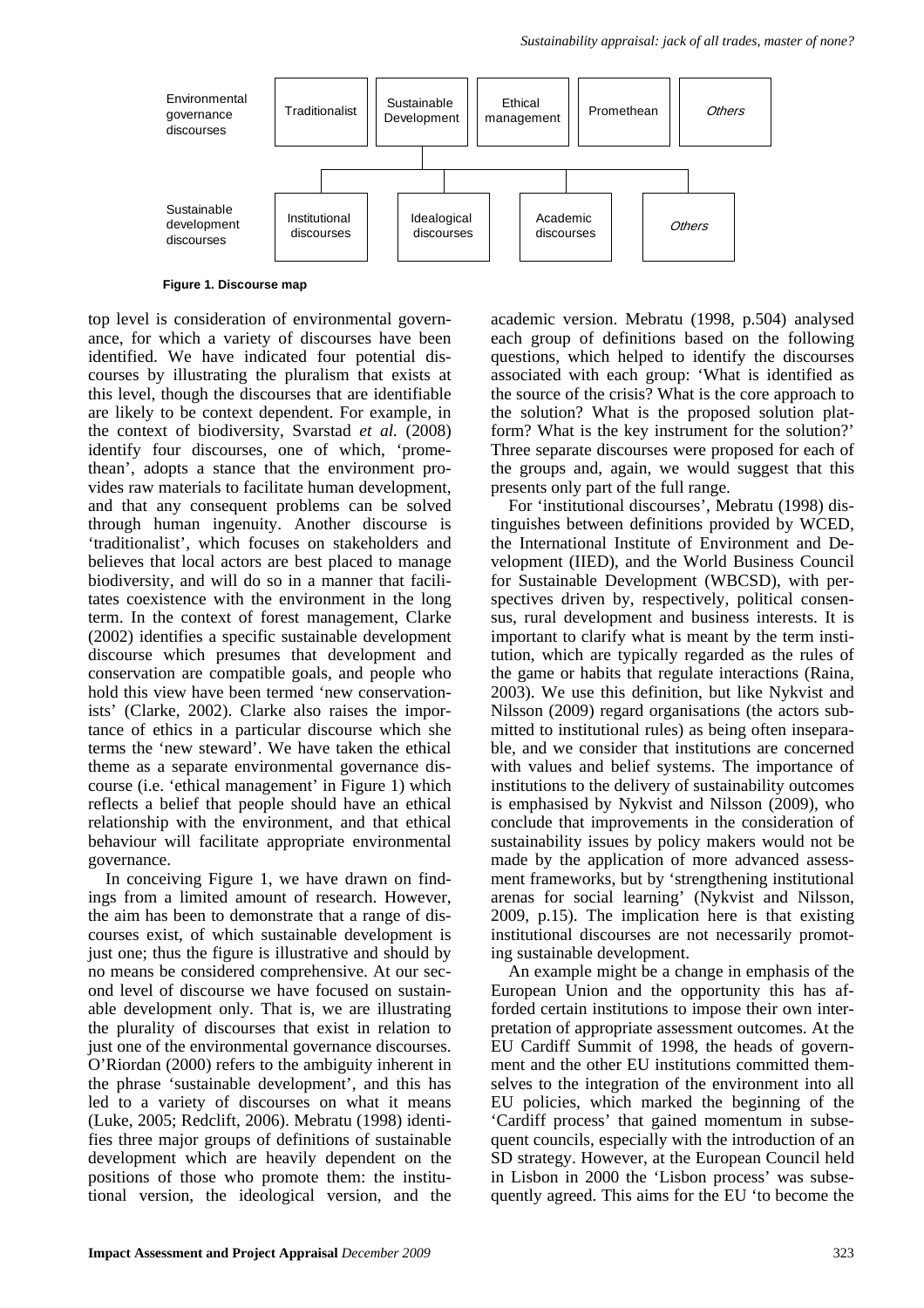#### Sustainability appraisal: jack of all trades, master of none?

most competitive and dynamic knowledge-based economy in the world, capable of sustainable growth with more and better jobs and greater social cohesion' by 2010 (European Council (2000) Lisbon Presidency Conclusions 23 and 24 March 2000). One of the more recent outcomes of the Lisbon process has included a review of the Environmental Assessment Directive (Council of the European Communities, 1985) because of concerns that it is a significant burden to development (as it can cause delays and cost a lot of money). This review, which was commissioned by the Directorate General for Enterprise rather than the Directorate General for Environment, has identified a number of burdens placed on enterprises and taxpayers by the Directive, including too onerous a level of consultation, and screening thresholds being set too low such that too many environmental assessments are conducted (GHK Technopolis, 2008). The expectation is now that the Environmental Assessment Directive will be reviewed and possibly amended to address the recommendations of this study.

In considering 'ideological discourses' to delivery of sustainable outcomes, Mebratu (1998) distinguishes between eco-theology, whereby religious faiths highlight the spiritual dimension; ecofeminism, which assumes a correlation between the domination of nature and the domination of women; and eco-socialism, which considers that the environmental crisis is a product of failed capitalism which can only be solved through socialism that grasps collective control of nature. The rise of environmentalism was counter to the teachings of some faiths that espouse 'man's domination over nature' (Mebratu, 1998, p.508), leading to eco-theologians reinterpreting key texts. Martin (2003) describes the emergence of Christian communities in Latin America beginning to bypass state institutions to pursue sustainable policies. Eco-feminism equates man's domination of women with their domination of nature (Williams and Millington, 2004) and, as a discourse, has been found to have significantly influenced policy at the local and global levels over the past 30 years (Buckingham, 2004).

Finally, 'academic discourses' are divided by Mebratu (1998) into economist, ecologist and sociologist. The economist discourse is based on the assumption that all things can be valued and then traded. In the context of sustainability, this has led to distinctions between weak sustainability and strong sustainability. Cabeza Gutés (1996) defines strong sustainability as a condition whereby some natural capital (called critical natural capital) provides functions which are not substitutable by manmade capital - the stock of natural capital handed down to future generations must not be smaller than that enjoyed by the current generation. Weak sustainability, on the other hand, reflects a view whereby natural and manmade capital together comprise total capital; natural capital is considered to be substitutable for manmade capital, and weak sustainability occurs

whereby the level of total capital passed on to future generations does not decrease. The ecologist discourse distinguishes between shallow ecology and deep ecology (Jacob, 1994). The former is an anthropocentric approach that fails to acknowledge the interrelationships between all ecological variables and treats problems without understanding causes. The latter argues that human rights should not be prioritised over those of other species in nature, and that anthropocentric views of the world must be changed to acknowledge that humans have no right to dominate nature (Grev. 1993: Jacob. 1994: Williams and Millington, 2004). Mebratu (1998) argues that the concept of Gaia has qualified deep ecology discourse in that it conceives of the earth as a living organism rather than as a resource. The social ecology discourse assumes a relationship between the social and the ecological, and considers that the whole planet is a community of which we are members (Clark, 1997). Apart from noting some of the academic discourses pertaining to SD, a key point we wish to make here is Mebratu's argument that all academic discourses experience 'conceptual shortcomings of one type or another that are related to their reductionist epistemological foundations' (Mebratu, 1998, p.512). In the context of SA this is a relevant criticism, given that the approach of formulating a framework based on a finite number of environmental indicators is inherently reductionist (Bell and Morse, 2008; Gasparatos et al, 2008).

Our brief discussion in relation to Figure 1 demonstrates that, in relation to environmental decision making, a range of different discourses are likely to be influencing outcomes to varying degrees in varying ways. The questions we are grappling with pertain to the extent to which SA can favour particular discourses and, indeed, whether it might actually adopt a discourse that will be contested by competing SD discourses (i.e. would be considered to be incompatible with SD by advocates of alternative discourses), or be counter to the definition of sustainable outcome set out in the introduction to this paper.

### **Sustainability appraisal in England**

As a means of improving the implementation of sustainable development, the Planning and Compulsory Purchase Act 2004 (United Kingdom Parliament, 2004) introduced a requirement for local authorities in England to conduct a sustainability appraisal of their spatial plans (sustainability appraisal is a specific procedure implemented in England, which has similar elements to many other forms of sustainability assessment practice elsewhere). This requirement was an addition to the obligation imposed by the European Directive on Strategic Environmental Assessment (SEA) (European Parliament and the Council of the European Union, 2001), which requires that plans and programmes undergo SEA.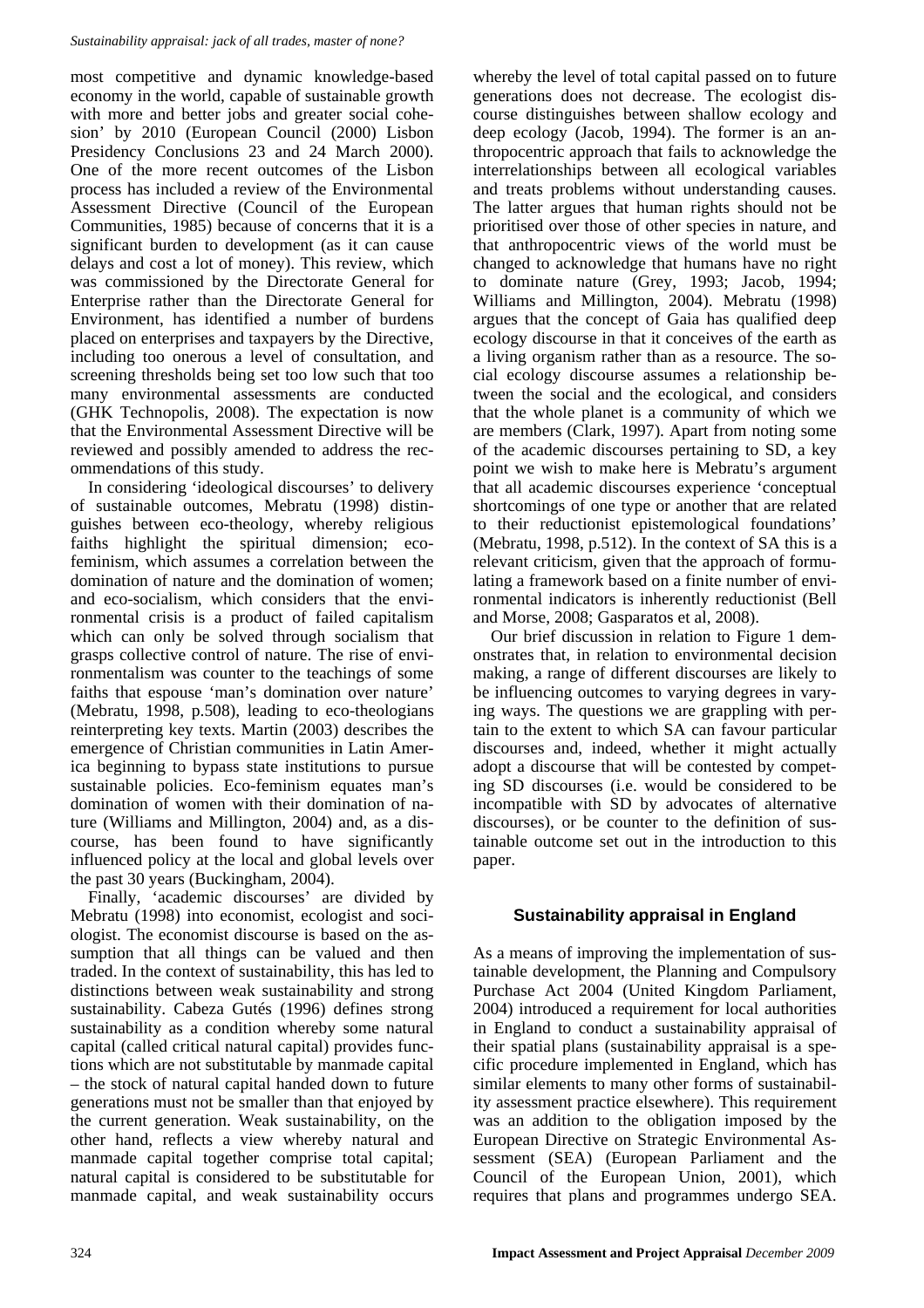To avoid duplication, the government produced guidance indicating how to conduct sustainability appraisal while at the same time meeting the obligations of the SEA Directive (Office of the Deputy Prime Minister, 2005). Sustainability appraisal as described by this guidance is objectives driven, in that there is a need to derive the aspirational objectives relevant for each plan, and also relevant targets and indicators that can be used to assess the performance of alternatives (for example, building new houses on greenfield sites as opposed to brownfield sites). Government guidance suggests likely objectives and indicators (Office of the Deputy Prime Minister, 2005), and there are many existing indicator sets that can help put together a Sustainability Appraisal Framework (SAF) (for example Oxley et al, 2003; Ramos et al, 2004; Galobardes et al, 2006; Department for Environment Food and Rural Affairs, 2007a,b).

As the Planning and Compulsory Purchase Act 2004 brought in a new planning system including a requirement for local authorities to develop new spatial plans, there was an immediate need for a large number of SAs. Thérivel and Walsh (2006) reported that several hundred assessments were in progress in July 2005, one year after the obligations were imposed. Since that time, further research has critically examined the practice of SA and identified a number of issues impairing its effectiveness. Land Use Consultants and the Royal Town Planning Institute (2008, p.6) identify the following key themes related to SA effectiveness (in improving the delivery of sustainable development outcomes through the spatial planning process):

- 1. Delivery of sustainable outcomes
- 2. Skills and training
- 3. The evidence base
- 4. Effective consultation
- 5. Assessing significance
- 6. Integration with other assessment procedures
- 7. Effective use of SA in decision-making.

Although themes 2 to 7 might be regarded as capacity-building issues that would be common to the introduction of any new decision-making tool (see, for example, George et al, 2001; Cherp and Golubeva, 2004), the delivery of sustainable outcomes was a theme included because of evidence that SA did not always achieve this (Benson and Jordan, 2004; Land Use Consultants and The Royal Town Planning Institute, 2008). One explanation for this could be that the tool is simply not working well enough, and that capacity building will resolve this. Another explanation could be that the tool is not always set up to deliver sustainable outcomes  $-$  a possibility that this paper will explore further.

Based on analysis of SA conducted on the core strategies (which set out a general spatial vision for a local authority area and the objectives for delivery) of 45 separate spatial plans, Thérivel et al. (2009) found that the plans were predicted to have beneficial socioeconomic outcomes but only mildly positive, or even negative, environmental outcomes. Based on interviews and questionnaires of planning officers responsible for preparing these spatial plans, Thérivel et al. (2009, p.163) noted that planning officers reported that government 'emphasis on the delivery of specific housing and employment levels skews the planning process in favour of social and economic issues'.

This begs the question, why would the development of sustainability appraisal lead to a focus on socioeconomic output at the expense of the environment? One explanation forwarded by Morrison-Saunders and Fischer (2006) is that development (i.e. the need for planning) is development driven, as no-one puts forward a development that is not grounded in socioeconomic gain or growth. They further suggested that 'integrated forms of impact assessment may simply serve to promote dominant economic perspectives over broader sustainability and environmental concerns' (Morrison-Saunders and Fischer, 2006, p.23). Economies are grown, but environments are protected (at best to maintain status quo, but more likely to suffer from the 'nibble, nibble, nibble' of incremental loss). So, there is some evidence for spatial plan outcomes being driven by agendas favouring particular discourses other than sustainable development. Although potentially consistent with the notion of weak sustainability explained previously, the loss of natural capital in the face of positive socioeconomic capital growth is at odds with the three goals of SD mentioned at the start of this paper. The next two sections examine how SA might be manipulated to favour particular discourses.

#### **Sustainability assessment:** framing the framework

The key component of any sustainability assessment is the sustainability indicator. In England, the concept of SA revolves around setting sustainability objectives that set out the aspirations for stakeholders for a given area. In order to then determine the current state of sustainability, indicators are associated with each of the objectives, and targets set to ensure that any intervention (such as a new development or land use plan) moves in the right direction. There is a lot of literature on sustainability

# The key component of any sustainability assessment is the sustainability indicator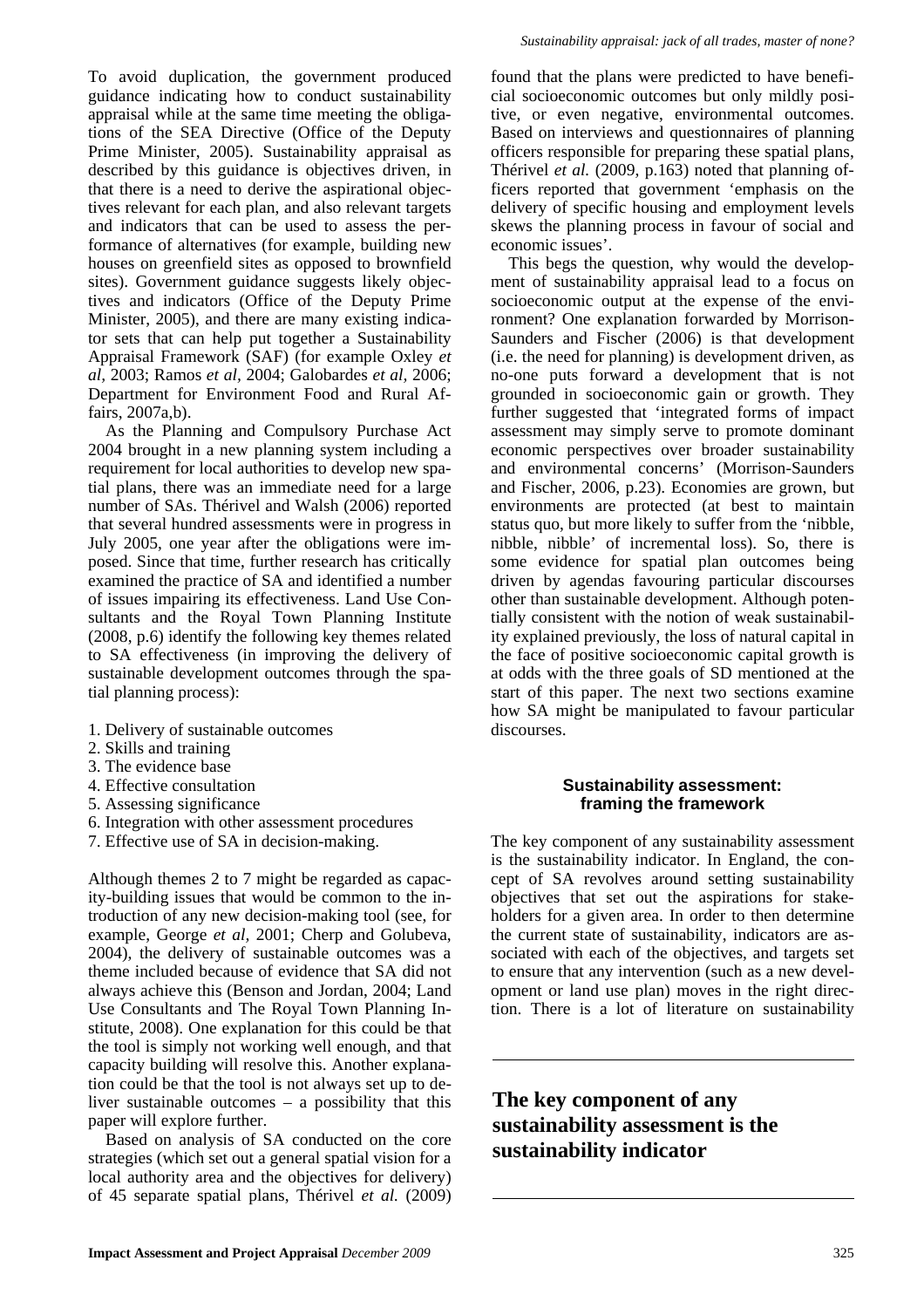indicators, but a commonly cited classification is the DPSIR framework, used by, among others, the European Environment Agency (European Environment Agency, 2001) and developed from a simpler PSR framework that the Organisation for European Cooperation and Development (OECD) helped to develop (Organisation for Economic Cooperation and Development, 2003). DPSIR stands for Driving forces (which are social, economic or environmental developments), Pressures (exerted on the environment by the driving forces), State (of the environmental changes), Impacts (caused by the change in state of the environment) and Responses (which try to manage impacts through feeding back) to driving forces, pressures, states or impacts) (European Environment Agency, 2001).

Svarstad et al. (2008) use discourse analysis to determine the social constructions of reality. For biodiversity issues, they identify four discourse types and examine the relevance of the DPSIR framework for each one. They found that 'DPSIR tends to reproduce particular discursive positions' (Svarstad *et al*, 2008, p.123), i.e. the indicator framework adopted has already adopted a particular worldview even before individual indicators have been selected or applied. The indicator framework used is typically provided through official guidance (for example Foxon *et al*, 2002; Office of the Deputy Prime Minister, 2005), where institutional discourses may have an influence.

How should indicators be chosen? Donnelly et al. (2006) suggest a framework to constrain the choice of indicators. Essentially this framework insists on maintaining the links between the sustainability objectives, and associated targets for achieving these objectives, and the indicators that are used to monitor progress. A key point is that where existing data sets do not exist to facilitate measurement towards targets, then some efforts need to be made to develop them, rather than simply relying on existing data sets. Unfortunately, practice suggests that, frequently, existing data sets are used as the basis for indicators even if not derived for use in SA and are of limited value (Donnelly *et al.* 2007). Also, the evidence is that response indicators are favoured over those indicating states or impacts (Thérivel *et al*, 2009); for example, an objective of reducing contribution to climate change might have as an indicator the energy efficiency of new homes built, rather than  $CO<sub>2</sub>$  emissions from housing stock; the former of those would look positive, the latter illustrates that emissions will still increase if more houses are built (it could also be argued that the former is easier to measure than the latter, making it favoured by consultants). Thus, there is evidence that indicators are chosen to favour anthropogenic, pro-development discourses.

Workshop approaches involving a broad range of stakeholders are suggested as a suitable technique for deriving appropriate indicators (Donnelly et al, 2007). Whereas Bell and Morse (2008) emphasise the need to include representatives of affected populations in the process, which could be a mechanism for preventing particular bias, evidence suggests that the public are not involved in indicator selection as a matter of course. In England, Thérivel and Walsh (2006) found that in the SA process the most citizens can expect is to be consulted on the SA framework rather than involved in deliberation; even then, according to a survey undertaken in 2005, only 22% benefited from this consultation opportunity. Thérivel et al. (2009) point out that the SA procedure was changed by government in mid-2008 in a bid to speed up the process of developing and approving spatial plans; only three statutory consultees are now consulted on the scope of the SA framework, and the public have to be involved only once the SA of the draft plan has been completed. The suggestion here is that some key organisations, particularly developers and consultants, develop SA frameworks that favour their own discourses, and the opportunity to incorporate multiple discourses (including ecological ones) through the involvement of a broad range of stakeholders in establishing the SA framework, is missing.

## Sustainability indicators: framing the results

Once sustainability indicators have been agreed, the predicted sustainability outcomes are still dependent both on the alternatives to be tested and on the baseline against which the individual indicators are tested. The first of these issues raises another concern that might be levelled at some forms of SA, in that essentially they perform a ranking exercise rather than specifically identifying the sustainable development outcomes of a decision to proceed with a particular activity. For example, if a particular proposed policy is to build 10,000 new homes on an old industrial site, the alternative policy might be to build 10,000 new homes on existing agricultural land instead. One of these alternatives usually performs better than the other when viewed against sustainability objectives and measured using sustainability indicators. This might make those involved feel happier about the policy alternative chosen, but is it sustainable just because it is better? Is there no possibility to not build more houses, for example? The particular problem of deriving good alternatives has been defined as a significant weakness of SA in the UK (Institute of Environmental Management  $\&$  Assessment, 2006) and is generally left to those formulating the spatial plans, who are also responsible for the SA. Thus, irrespective of the indicators chosen, the question of which alternatives will/will not be considered is in the hands of the plan makers and project proponents (this same problem has long been recognised as a weakness of traditional EIA practice too; see Steinemann, 2001).

An additional conundrum raised by this 'ownership' of alternatives (flagged in Pope et al, 2004; Pope et al, 2005) is that it facilitates sustainability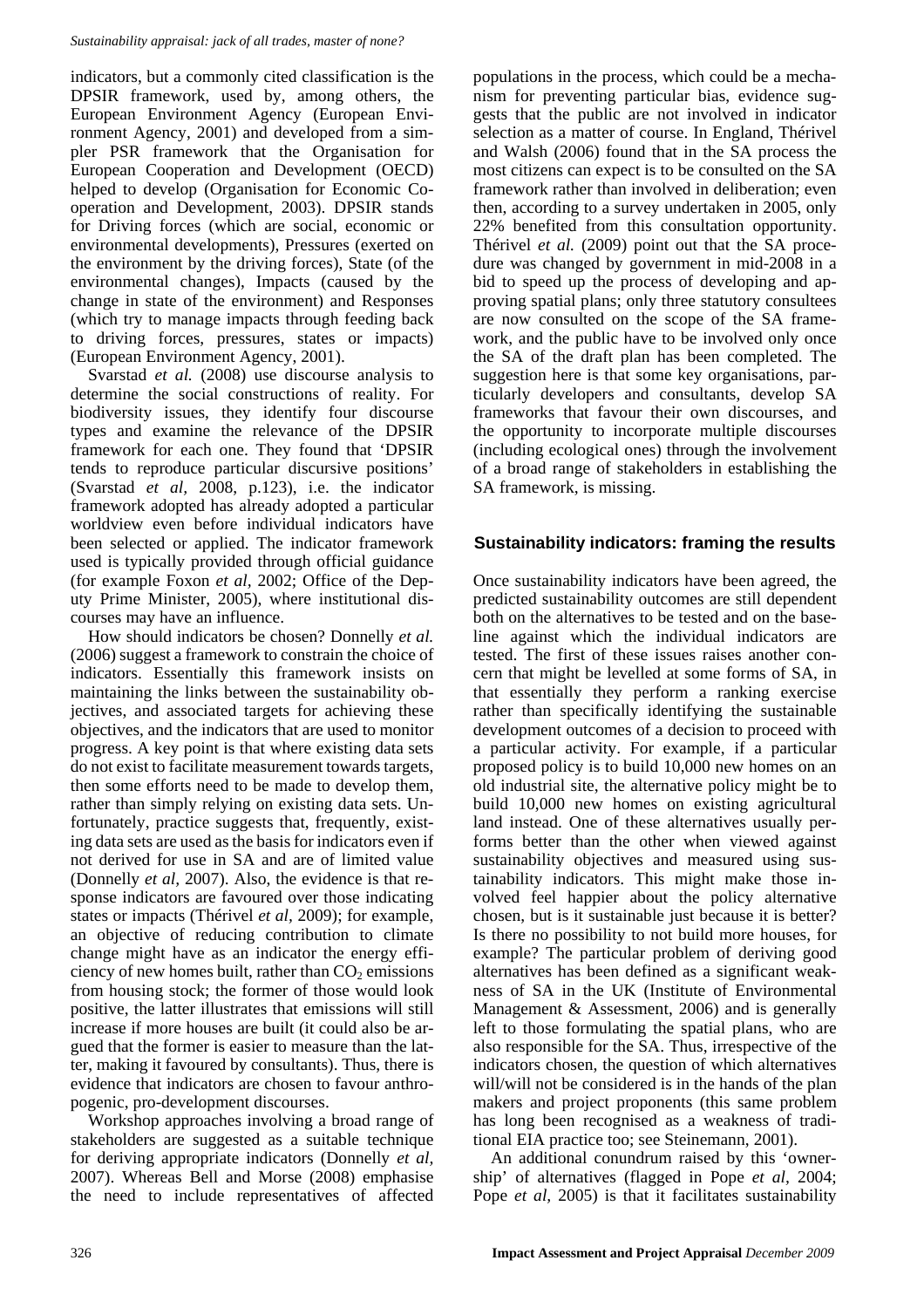appraisal to make relative evaluations (i.e. which of these alternatives performs best in terms of sustainability?) rather than absolute evaluations (*i.e.* is this plan/proposal sustainable?). For example, if we take the example of building 10,000 new homes again and assume we have an indicator based on the emissions of greenhouse gases (following on from the example used in the previous section), the sustainability implications can be interpreted either as being positive or negative. If viewed in absolute terms, the impacts are negative as 10,000 new homes will produce more greenhouse gases, however energy efficient they are. However, if viewed in relative terms against the greenhouse gases emitted by existing housing stock, probably built to lower standards, the emissions per household would be much less and the sustainability implications framed as being positive. Thérivel *et al.*  $(2009)$  also found that the appraisals often acknowledge negative environmental impacts as being inevitable, given a need to develop, but without testing whether any critical natural capital is lost. Rather than blithe acceptance of negative impacts on the natural environment, a true SA would provide for appropriate offsets so as to maintain natural capital. As noted previously, this relates to the tendency to grow socioeconomic capital through new development while at the same time nibbling away at natural capital.

#### **Conclusions**

It is clear that sustainable development is a ubiquitous policy goal, and that implementation strategies have evolved since the early 1990s when the first substantial efforts were made. Our analysis of discourses, however, suggests that sustainable development is one of a number of environmental governance discourses, and that there are a large number of sustainable development discourses. This muddies the waters in terms of what SA is being expected to achieve. In short, sustainable development means different things to different people or institutions, and therefore the goals of SA are seen differently.

The development of a sustainability appraisal framework can favour particular discourses of both environmental governance and sustainable development, and there is an urgent need to establish both the discourses that exist and the extent to which some discourses are marginalised. Our analysis suggests that there is some cause for concern in this regard, but further research is needed to determine whether this issue is significant. Of particular relevance here to SA practitioners is that the risk that future follow-up studies (i.e. investigating the outcomes of decisions made in the name of sustainable development) will record findings of  $non$ sustainability for specific assessment processes that were deemed to be appropriate at the time. It is in our collective interests to be sure that what

practitioners put forward as a legitimate SA is defensible in the longer term. We need to do this during each SA we conduct. This is of particular relevance in England, where SA is the preferred approach for implementing the Strategic Environmental Assessment Directive, which implies that unsustainable outcomes, at least in terms of environmental capital, should be addressed:

'Member States shall monitor the significant environmental effects of the implementation of plans and programmes in order, *inter alia*, to identify at an early stage unforeseen adverse effects, and to be able to undertake appropriate remedial action.' (European Parliament and the Council of the European Union, 2001. Article 10.1).

It is also clear that the process of selecting and using sustainability indicators favours particular discourses. There is a serious concern that SA has within it so much flexibility, covering an area which is so complex, that the results produced could be argued to be meaningless by those not sharing the same discourse.

It may be that, in the 1970s, the understanding of 'environmental protection' in the context of EIA was equally or comparatively uncertain. It has taken 40 years of incremental improvements to EIA for us to reach the present position whereby, through practice, we have gained experience of how to regulate EIA processes. However, there is still considerable debate over what makes it effective. It is possible that SA is at the start of a similar cycle of learning and improvement. However, where EIA purported to have a single-issue focus (i.e. on natural capital), SA attempts to be a 'jack of all trades'. We would caution that there is an immediate need for reflection on the methods adopted and the interpretations of the results in the context of what really does constitute a sustainable outcome. At present, SA seems prone to manipulation to suit particular discourses.

#### **References**

- Ayre, G and R Callway 2005. Outcomes from the World Summit for Sustainable Development. In G Ayre and R Callway (editors), Governance for Sustainable Development: a Foundation For the Future. London: Earthscan, 14-42.
- Bartlett, R V and P A Kurian 1999. The Theory of Environmental Impact Assessment: Implicit models of policy making. Policy & Politics, 27(4), 415-433.
- Bekker, M P M, K Putters and T E D van der Grinten 2004. Exploring the relation between evidence and decision-making: a political-administrative approach to health impact assessment. .<br>Environmental Impact Assessment Review, 24(2), 139-149.
- Bell, S and S Morse 2008. Sustainability Indicators: Measuring the immeasurable? London: Earthscan.
- Benson, D and A Jordan 2004. Sustainability appraisal in local land-use planning: patterns of current performance. Journal of Environmental Planning and Management, 47(2), 269-286.
- Bond, A J 2003. Let's not be rational about this: response to Benson. Impact Assessment and Project Appraisal, 21(4), 266-268.
- Buckingham, S 2004. Ecofeminism in the twenty-first century. Geographical Journal, 170(2), 146-154.
- Cabeza Gutés, M 1996. The concept of weak sustainability.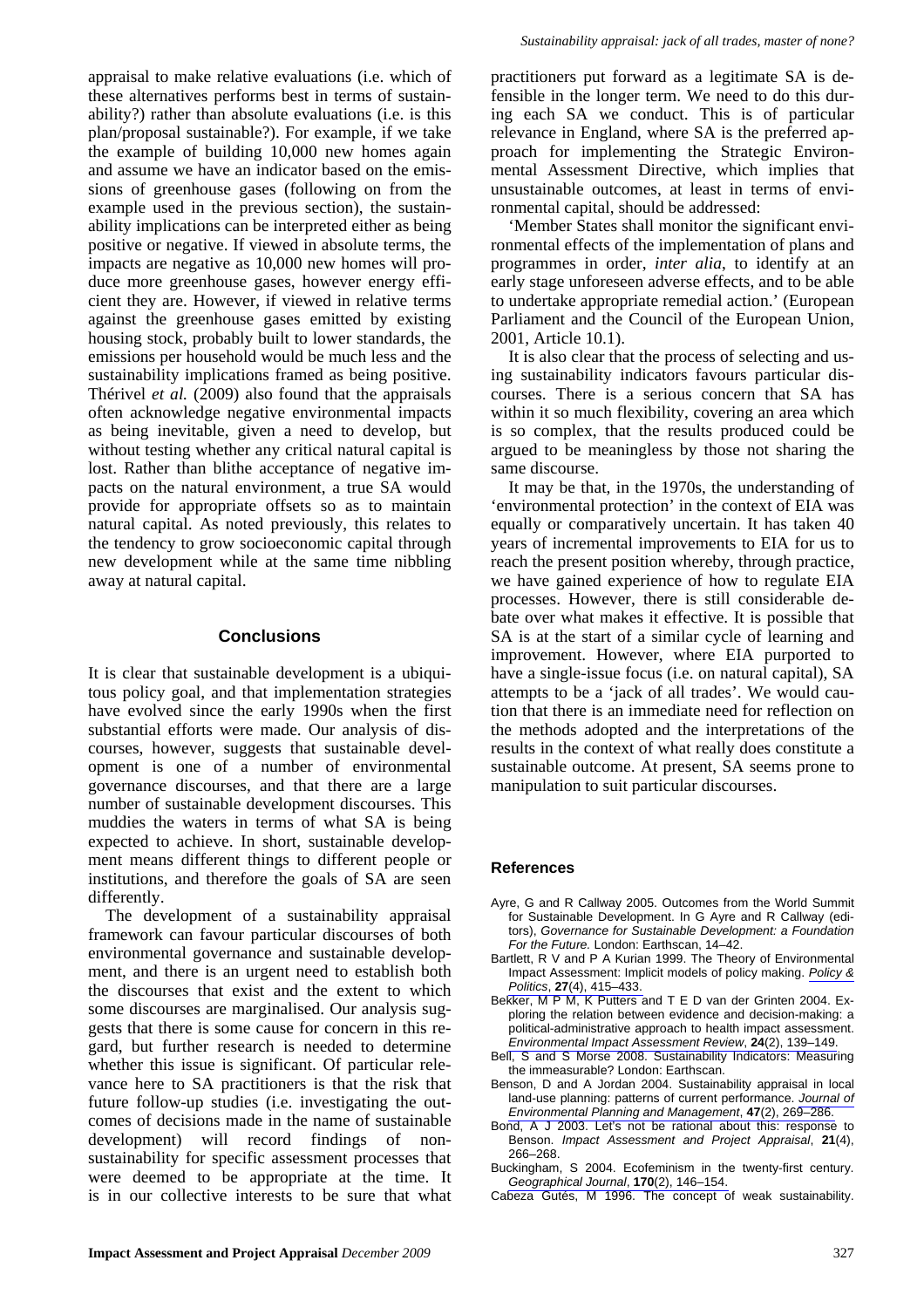#### Sustainability appraisal: jack of all trades, master of none?

Ecological Economics, 17(3), 147-156.

- Cherp, A and S Golubeva 2004. Environmental assessment in the Russian Federation: evolution through capacity building. Impact Assessment and Project Appraisal, 22(2), 121-130.
- Clark, J 1997. A social ecology. Capitalism Nature Socialism,  $8(3), 3-33.$
- Clarke, A H 2002. Understanding sustainable development in the context of other emergent environmental perspectives. Policy Sciences, 35(1), 69-90.
- Council of the European Communities 1985. Council Directive of 27 June 1985 on the assessment of the effects of certain public and private projects on the environment (85/337/EEC). Official Journal of the European Communities, C175, 40-49.
- Dalal-Clayton, B and B Sadler 2005. Strategic Environmental Assessment. A Sourcebook and Reference Guide to International Experience. London: Earthscan.
- Department for Environment Food and Rural Affairs 2007a. Biodiversity indicators in your pocket 2007. Available at <http: //www.jncc.gov.uk/pdf/2010-BIYP2007.pdf>, last accessed 5 June 2008.
- Department for Environment Food and Rural Affairs 2007b. Sustainable development indicators in your pocket 2007. London: Department for Environment Food and Rural Affairs, 132.
- Donnelly, A, M Jones, T O'Mahony and G Byrne 2006. Decisionsupport framework for establishing objectives, targets and indicators for use in strategic environmental assessment. Impact Assessment and Project Appraisal, 24(2), 151-157.
- Donnelly, A, M Jones, T O'Mahony and G Byrne 2007. Selecting environmental indicators for use in strategic environmental assessment. Environmental Impact Assessment Review, 27(2), 161-175
- European Environment Agency 2001. Environmental Signals 2001. Available at <http: //www.eea.europa.eu/publications/ signals-2001/signals2001>, last accessed 13 March 2009.
- European Parliament and the Council of the European Union 2001. Directive 2001/42/EC of the European Parliament and of the Council of 27 June 2001 on the assessment of the effects of certain plans and programmes on the environment. Official Journal of the European Communities, L197, 30-37.
- Foxon, T J, G McIlkenny, D Gilmour, et al. 2002. Sustainability criteria for decision support in the UK water industry. Journal of Environmental Planning and Management, 45(2), 285-301.
- Galobardes, B, M Shaw, D A Lawlor, J W Lynch and G Davey Smith 2006. Indicators of socioeconomic position (Part 1). Journal of Epidemiology and Community Health, 60(1), 7-12.
- Gasparatos, A, M El-Haram and M Horner 2008. A critical review of reductionist approaches for assessing the progress towards sustainability. Environmental Impact Assessment Review,  $28(4-5)$ ,  $286-311$ .
- George, C, R Nafti and J Curran 2001. Capacity building for trade impact assessment: lessons from the development of environmental impact assessment. Impact Assessment and Project Appraisal, 19(4), 311-319.
- GHK Technopolis 2008. Evaluation on EU Legislation Directive 85/337/EEC (Environmental Impact Assessment, EIA) and Associated Amendments. Available at <http: //ec.europa.eu/ enterprise/dgs/doc/eval/eia.pdf>, last accessed 16 March 2009.
- Grey, W 1993. Anthropocentrism and deep ecology. Australasian Journal of Philosophy, 71(4), 463-475.
- Hajer, M A 1993. Discourse coalitions and the institutionalization of practice: the case of acid rain in Great Britain. In F Fischer and J Forester (editors) The Argumentative Turn in Policy Analysis and Planning. Durham, Carolina: Duke University Press, 43-76.
- Institute of Environmental Management & Assessment 2006. SEA Forum Report. Available at <http: //www.iema.net/stream.php/ download/readingroom/article/2006%20SEA%20Report.pdf>, last accessed 5 March 2009.
- Jacob, M 1994. Sustainable development and deep ecology: An analysis of competing traditions. Environmental Management,  $18(4)$ , 477-488.
- Kuhn, T 1970. The Structure of Scientific Revolutions. Chicago: University of Chicago Press.
- Land Use Consultants and The Royal Town Planning Institute 2008. Issues for the practice of sustainability appraisal in spatial planning - a review. Available at <http: //sdrnadmin. rechord.com/wp-content/uploads/sdrn-spatial-planningworkstream-final-report-published.pdf>, last accessed 17 Oc-

tober 2008

Lawrence, D P 2000. Planning theories and environmental impact

assessment. Environmental Impact Assessment Review, 20, 607-625.

- Leknes, E 2001. The roles of EIA in the decision-making process. Environmental Impact Assessment Review, 21(4), 309-334.
- Luke, T W 2005 Neither sustainable nor development: reconsidering sustainability in development. Sustainable Development,  $13(4)$ , 228-238.
- Martin, E J 2003. Liberation theology, sustainable development, and postmodern public administration. Latin American Perspectives, 30(4), 69-91.
- Mebratu, D 1998. Sustainability and sustainable development: Historical and conceptual review. Environmental Impact Assessment Review, 18(6), 493-520.
- Morrison-Saunders, A and M Bailey 2009. Appraising the role of relationships between regulators and consultants for effective EIA. Environmental Impact Assessment Review, 29(5),  $284 - 294.$
- Morrison-Saunders, A and T B Fischer 2006. What is wrong with EIA and SEA anyway? A sceptic's perspective on sustainability assessment. Journal of Environmental Assessment Policy and Management, 8(1), 19-39.
- Nykvist, B and M Nilsson 2009. Are impact assessment procedures actually promoting sustainable development? Institutional perspectives on barriers and opportunities found in the Swedish committee system. Environmental Impact Assessment Review, 29(1), 15-24.
- Office of the Deputy Prime Minister 2005. Sustainability appraisal of regional spatial strategies and local development docu- $\mathsf{chttp}$ : //www.communities.gov.uk/ ments. Available at documents/planningandbuilding/pdf/142520.pdf>, last  $rac{1}{2}$ cessed 14 October 2008.
- Organisation for Economic Co-operation and Development 2003. OECD environmental indicators: development. measurement and use. Available at <http://www.oecd.org/dataoecd/7/47/<br>24993546.pdf>, last accessed 13 March 2009.
- O'Riordan, T 2000. The sustainability debate. In T O'Riordan (editor) Environmental Science for Environmental Management. Harlow: Prentice Hall, 29-62.
- Owens, S, T Rayner and O Bina 2004. New agendas for appraisal: reflections on theory, practice, and research. Environment and Planning A, 36(11), 1943-1959.
- Oxley, T, M Lemon and P Jeffrey 2003. Indicators of socio-natural change: scientific meaning and contextual interpretation. Journal of Environmental Assessment Policy and Management,  $5(1), 1-26.$
- Pope, J. D Annandale and A Morrison-Saunders 2004. Conceptualising sustainability assessment. Environmental Impact Assessment Review, 24(6), 595-616.
- Pope, J, A Morrison-Saunders and D Annandale 2005. Applying sustainability assessment models. Impact Assessment and Project Appraisal, 23(4), 293-302.
- Raina, R S 2003. Disciplines, institutions and organizations: impact assessments in context. Agricultural Systems, 78, 185-211.
- Ramos, T B, S Caeiro and J Joanaz de Melo 2004. Environmental indicator frameworks to design and assess environmental monitoring programs. Impact Assessment and Project Appraisal, 22(1), 47-62.
- Redclift, M R 2006. Sustainable development (1987-2005) an oxymoron comes of age. Horizontes Antropológicos, 12(25),  $65 - 84$
- Russel, D 2007. The United Kingdom's sustainable development strategies: leading the way or flattering to deceive? European Environment, 17(3), 189-200.
- Sankey, H 2000. Kuhn's ontological relativism. Science & Education,  $9(1)$ , 59-75.
- Sheate, W, M Partidário, H Byron, O Bina and S Dagg 2008. Sustainability assessment of future scenarios: methodology and application to mountain areas of Europe. Environmental Management, 41(2), 282-299.
- Steinemann, A 2001. Improving alternatives for environmental impact assessment. Environmental Impact Assessment Review, 21(1), 3-21.
- Svarstad, H, L K Petersen, D Rothman, H Siepel and F Wätzold 2008. Discursive biases of the environmental research framework DPSIR. Land Use Policy, 25(1), 116-125.
- Theobald, W F (editor) 2005. Global tourism. Burlington, MA: Butterworth-Heinemann.
- Thérivel, R, G Christian, C Craig, et al. 2009. Sustainabilityfocused impact assessment: English experiences. Impact Assessment and Project Appraisal, 27(2), 155-168.